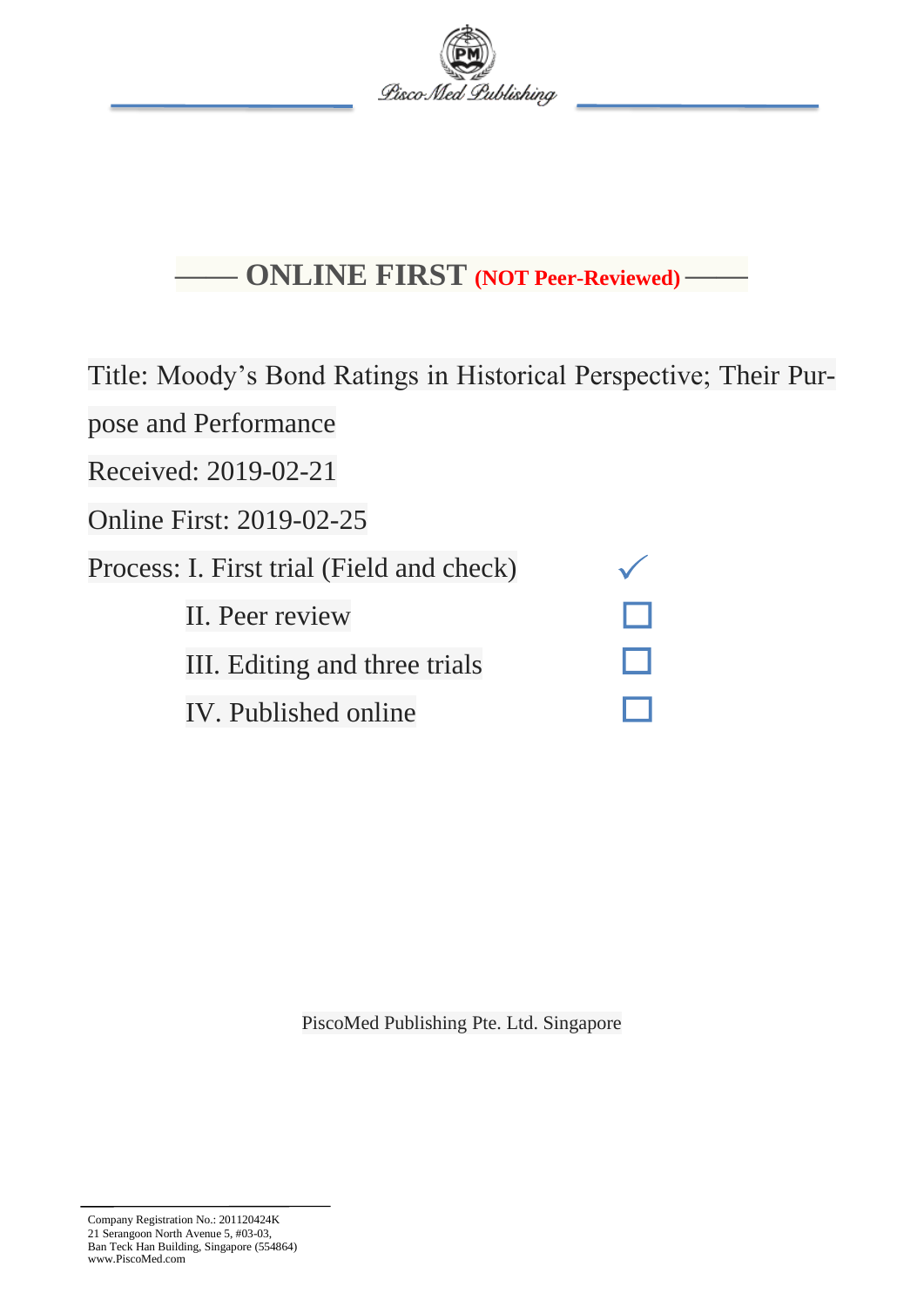

# Moody's Bond Ratings in Historical Perspective; Their Purpose and Performance

# Abstract:

The securities rating industry has been heavily criticized for its subprime mortgage ratings that performed so poorly during the 2007-9 subprime crisis. This chapter traces the history of Moody's bond ratings since their inception in 1909. The stated purpose of the ratings was as an aid in investment analysis with the large number of U.S. securities outstanding at the time. However, evidence is reviewed that the Great Depression was a turning point for ratings, with a switch in focus from investment analysis to default analysis. The ratings during this period were compared with a structural default analysis in terms of their ability to rank order defaults that occurred during the Great Depression. The conclusion is that advances in finance has created technologies that tend to outdate the ratings technology.

Key words: Moody's, bond ratings, through-the-cycle, structural default analysis, Great Depression

# **1. Introduction**

John Moody founded the securities rating industry in 1909. The ratings industry has since grown worldwide and has remained fundamental to the global financial system. However, the dominance of the industry has been heavily criticized, a point of view in part pursued here. Below evidence is reviewed that the purpose of Moody's ratings has changed over time, the ratings have become increasingly cyclical since inception, and the technology of ratings has seemed to become outdated, in the sense that finance research has developed sophisticated alternatives to the use of ratings.

In particular, evidence is discussed that the ratings industry has not kept up with the financial technology that has developed since 1909. Moody originally intended his ratings to serve as an investment approach, an area in its infancy at the time. Moody intended his ratings to help investors identify which securities would show appreciation in the future as the underlying railroad firm improved its financial results. However, the understanding of investment technology has significant improved since 1909, with the development of sophisticated approaches to evaluate security risk (such as duration and convexity) and how to combine these risks into portfolios.<sup>1</sup> Evidence is also presented that the purpose of Moody's ratings then moved away from investment analysis, and towards default analysis, as a result of the Great Depression.

 $\overline{\phantom{a}}$ 

<sup>&</sup>lt;sup>1</sup> See, for example, [1].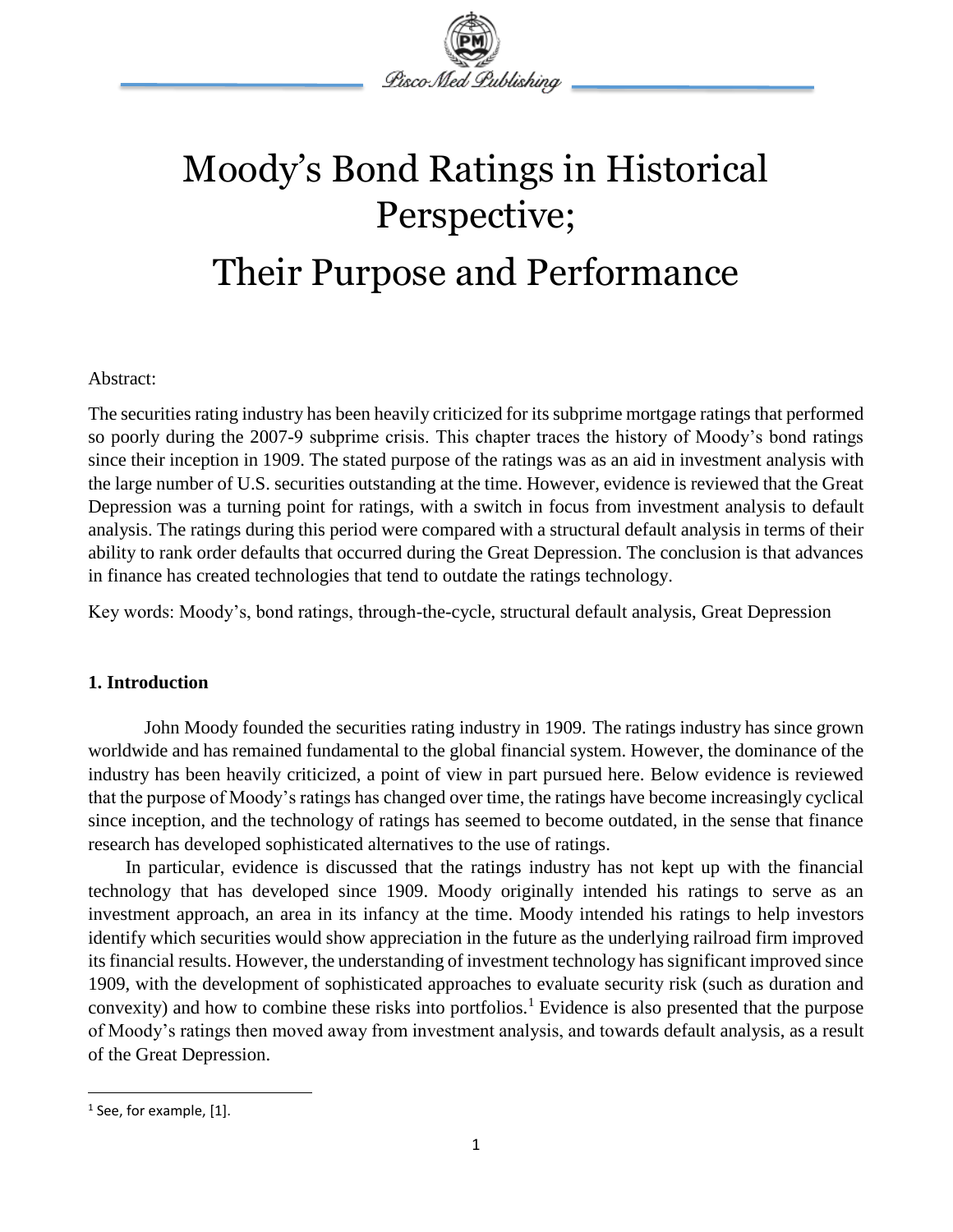

In the context of default analysis, evidence is discussed from a comparison of the ability of Moody's bond ratings to rank order defaults, compared to the default predictions developed from a structural default analysis. The structural default analysis is based on the development of modern option pricing theory. Data for the comparison was taken from the period: 1925-1933, which includes the Great Depression period when firms were under a great deal of stress. The two approaches are compared in terms of their predictive accuracy with rank ordering corporate defaults over the period. The results show that the structural model significantly outperformed the Moody's ratings, in terms of the predictive accuracy at rank ordering defaulted firms. The implication would be that the development of finance theory has outdated the traditional approaches to bond ratings taken by Moody's and other bond rating services.

#### **2. Moody's at inception**

 $\overline{\phantom{a}}$ 

John Moody invented the securities ratings industry in 1909, shortly following the influential Panic of 1907. As opposed to a ranking analysis of default risk, Moody intended his ratings at inception to provide an investment analysis of the multitude of U.S. bonds and other securities outstanding at the time. As Moody stated, his intention in founding his ratings system was to provide: "a complete explanation of the proper principles to be employed for analyzing railroad investment values" (see [2] p. 14). An analysis of these early bond ratings is provided in [3].

At the time corporate bonds played a special role in the U.S. economy. Banks were required to purchase U.S. government bonds as backing for their bank note issues, which absorbed much of the government issues outstanding, and which thus created a relatively illiquid market for government bonds. Due to the absence of a liquid risk-free sovereign market, this gap was filled by corporate bonds, which created one source of demand for high quality bonds, which could be identified with the help of Moody's bond ratings once they became available. Indeed, Moody rated 38.94 percent of railroad bonds as Aaa, and 85.25 percent of these bonds as A, Aa and Aaa.<sup>2</sup> Wilson in [3] performed a structural default analysis on these bonds, which showed that default risk was indeed quite low at the time. These results substantiate Moody's intention that his ratings reflect the future investment potential of a bond, rather than an analysis of default risk.

Moody's introduced a formal system of security analysis with his ratings. He based his ratings on two factors. The first factor was the "security" of an issue, which reflected (1) the corporate assets backing the particular issue and (2) the permanency of the corporate income available to make required payments (thus a type of interest coverage ratio). The second factor was the "salability" of the issue, which Moody intended to reflect the liquidity of the issue. Wilson in [3] uses an ordinal regression analysis to analyze the assignment of bond ratings by Moody in 1909.

The study showed that the security and salability factors did account for most of the variability in ratings. The study also investigated additional explanatory factors, such as size, profitability and leverage factors constructed from the data presented in the Moody's manual, and default measures constructed during the Panic of 1907. Study results showed that these additional factors explained little additional

<sup>&</sup>lt;sup>2</sup> According to Fortune (4/26/2016) in 2016 Microsoft and Johnson & Johnson were the only two AAA-rated U.S. corporate firms.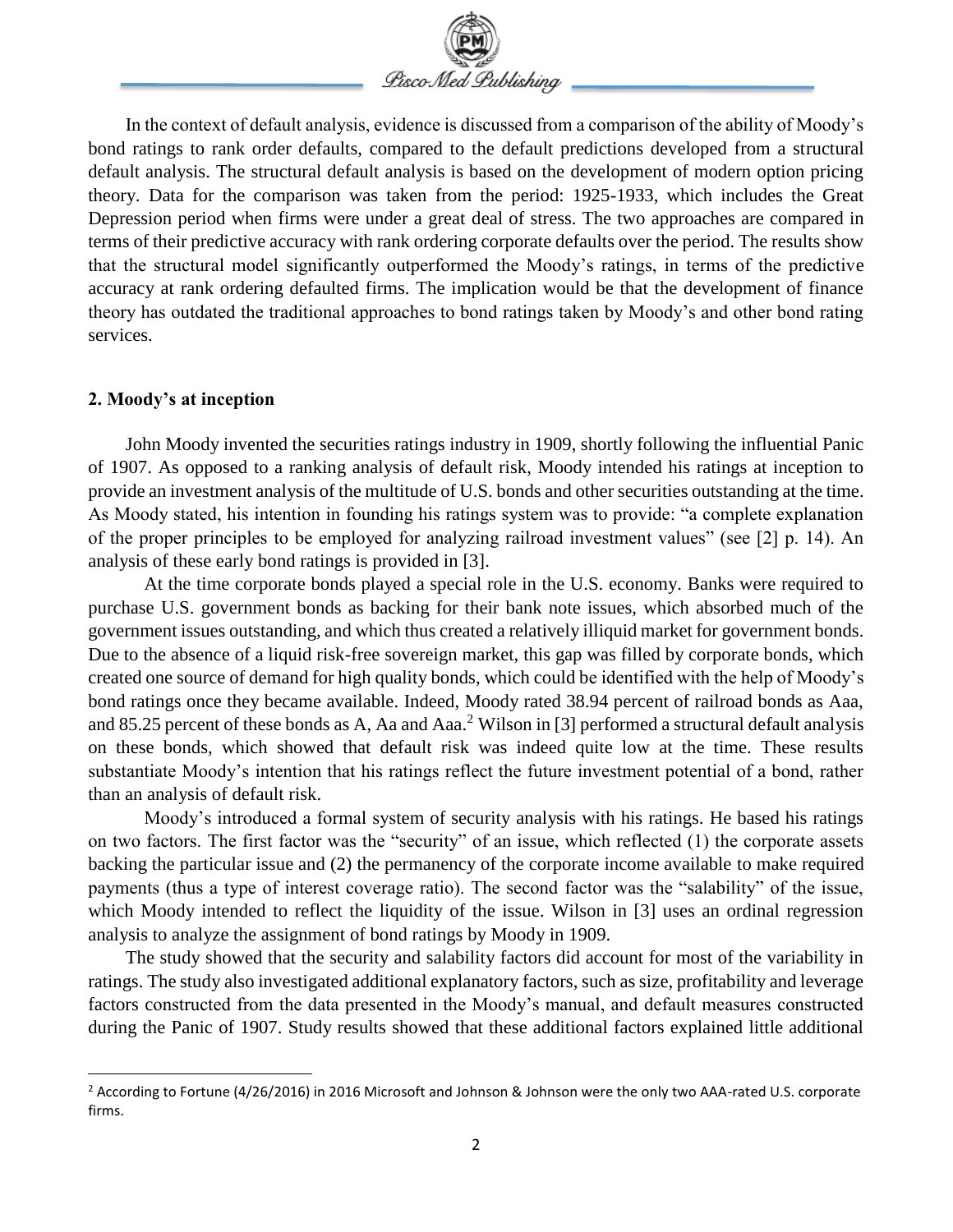

variation in ratings. Thus these additional factors did not successfully reflect the personal judgement that Moody might have incorporated into his ratings. Finally, the explanatory power of the model was much greater for bond issues that were also followed by public financial-news sources such as the *Commercial and Financial Chronicle*, which may imply that Moody's ratings were particularly important for the large number of bond issues not followed in the financial press of the time.

An important element of Moody's ratings was the use of a "through-the-cycle" approach to ratings. That is, rather than ratings reflecting the nuances of changes in risk throughout a business cycle, Moody based his analysis on 10-years of detailed corporate data on the firm whose securities were being rated. Thus ratings were intended to reflect a bond's potential investment performance through an entire business cycle. Banks at the time held bonds as secondary reserves, and so were more interested in holding high-quality securities, rather than in actively trading bonds in response to business-cycle changes. Indeed, the performance of bonds during the 1907 panic had little impact on the bond ratings at their inception in 1909 [3]. This lack of focus on default analysis is also supported by the more modern analysis of [5], which showed that bond yield spreads are unrelated to default risk but are related to the same risk factors that affect equity pricing. Moody's rating system also incorporated ratings on preferred and common stock, reflecting Moody's view that common and preferred equity were alternative claims on the same underlying corporate assets as the bonds that were rated.

In a related study, [6] shows that U.S. corporate bonds were held and traded throughout major financial centers in Europe at the time Moody established his ratings. This international trading of U.S. bonds was facilitated by the bearer form that was common for these securities. That study sourced bid and ask prices for U.S. bonds from the Amsterdam, Frankfurt and London bond markets, along with U.S. bond market prices taken from *The Commercial Financial Chronicle*. International trading of U.S. bonds would at times provide arbitrage opportunities that resulted in gold inflows into the U.S. This was the case when the U.S. suffered a financial crisis in 1907. The study results indicate that some \$12 million in gold inflows into the U.S. was consistent with the bond arbitrage that had developed between these international markets in 1907. The resulting inflow of gold to the U.S. helped to bring an end to the liquidity crisis of 1907.

Note that the ratings industry developed in the U.S. in the early twentieth century despite the much older and more developed bond markets in Europe. I would speculate that this development occurred in part as a result of the U.S.'s extensive bank-branching restrictions that had created a banking system with a large number of small banks. Corporate bonds were held by these banks as secondary reserves, but the vast majority of banks did not have the in-house expertise to evaluate bond investment quality. In contrast, many European countries at the time had more consolidated financial systems that would have allowed for greater in-house analysis of bond and stock securities. Moody [2] made the following comment.

"For the railroads are not owned by a small group of capitalists of great wealth, as is erroneously assumed in some quarters, but by a large number (between one and two millions) of individuals in this and other countries, whose average holdings range from \$700 to \$1,500 each."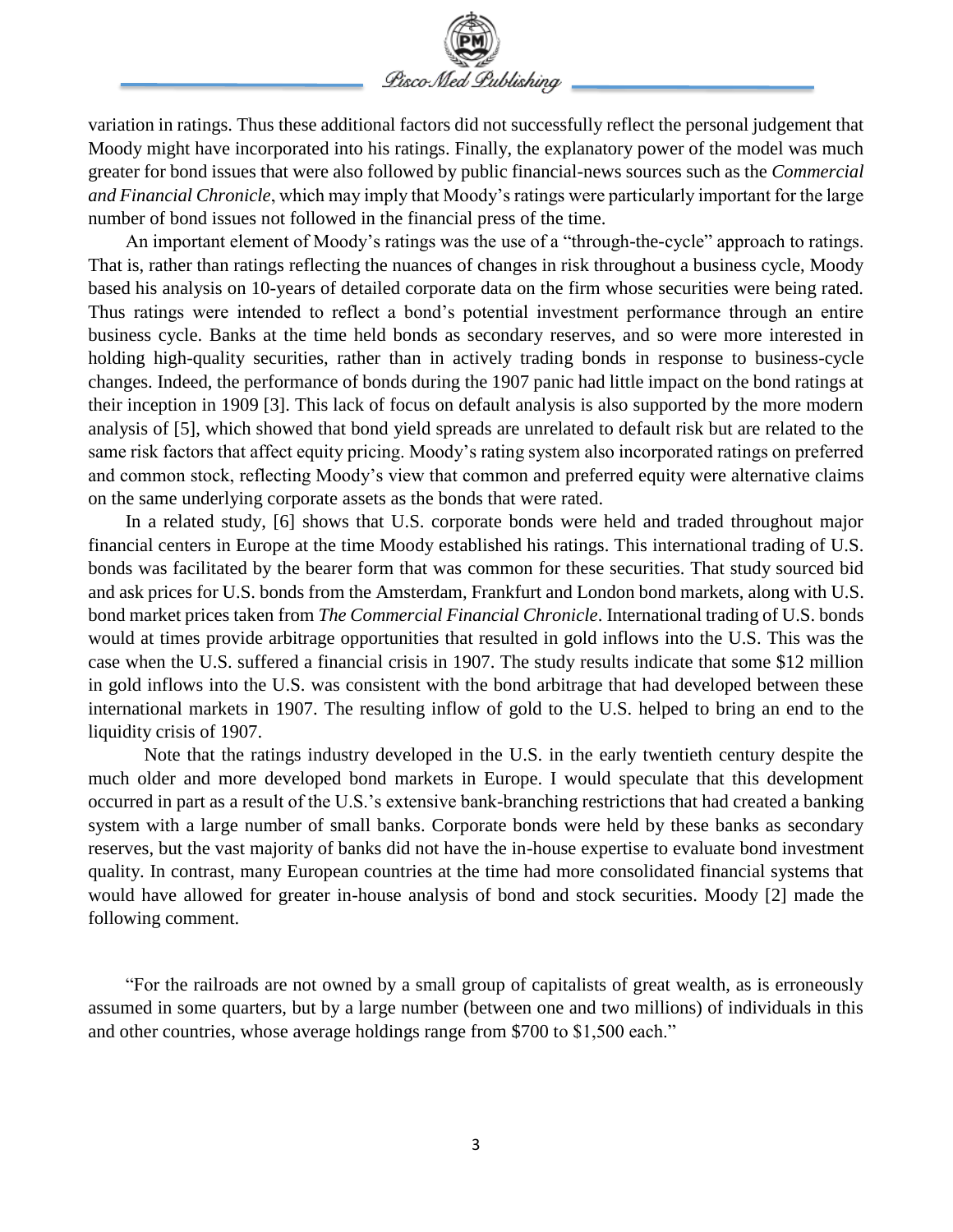

The Moody's manuals filled this information gap through their extensive presentation of data and analysis of U.S. corporate bonds and stocks. Since at the time the profitability of Moody's service depended on selling annual volumes, the large number of U.S. banks represented one such component of demand. However, the data produced in Moody's manuals was largely public data taken from Interstate Commerce Reports.<sup>3</sup> As Moody in [2] states:

"The records of the Interstate Commerce Commission embrace nearly all the facts that are

necessary, but they are not presented in a very satisfactory form for intelligent and accurate useage"

The quote would seem to imply that Moody's inception of bond ratings realized informational economies of scale that were available within the U.S. financial system, as suggested by [7].

Finally, since investment analysis was in its infancy at the time, John Moody likely made an important contribution to the developing area of investment analysis. His annual volumes systematically presented the data required for analysis. Moody had also developed his own system for analyzing the investment quality of these securities. However, the development of more sophisticated investment theories since 1909 has mostly displaced the investment approach utilized by Moody's. In the decades since the 1909 inception, Moody's and other ratings agencies have generally not pursued more sophisticated investment approaches to security analysis.

In the next section evidence is presented that the focus of Moody's bond ratings changed from investment analysis – where the focus was to identify undervalued bonds that might appreciate in value over time - to a greater focus on default analysis. This change to default analysis would seem to move the purpose of bond ratings toward a more modern focus. The study also analyzes how aspects of Moody's judgement impacted his ratings assignments during the Great Depression.

## **3. The Impact of the Great Depression on Moody's bond ratings**

 $\overline{\phantom{a}}$ 

The U.S. Great Depression of the early 1930s would have created a significant test of the accuracy and stability of Moody's bond ratings process. As outlined above, Moody's ratings were a combination of quantitative analysis plus the judgement of John Moody, the founder of the rating system. John Moody had experienced many of the U.S. financial crises to that date, so his judgement was potentially quite valuable in understanding the economic crisis that was unfolding.<sup>4</sup>

As already discussed Moody's ratings had been constructed using a "through the cycle" approach that would reflect secular but not cyclical trends in the investment quality of bonds. The Great Depression,

<sup>&</sup>lt;sup>3</sup> These reports were from the Interstate Commerce Commission which was a U.S. regulatory agency created in 1887 to regulate common carrier aspects of U.S. railroads.

<sup>4</sup> John Moody was born in 1868. His earliest publications in 1904 included *The Truth About the Trusts: A Description and Analysis of The American Trust Movement* and *The Art of Wise Investing*. According to [8] there were 13 banking panics in the U.S. between 1814 and 1914, and among these the Panic of 1907 was the worst.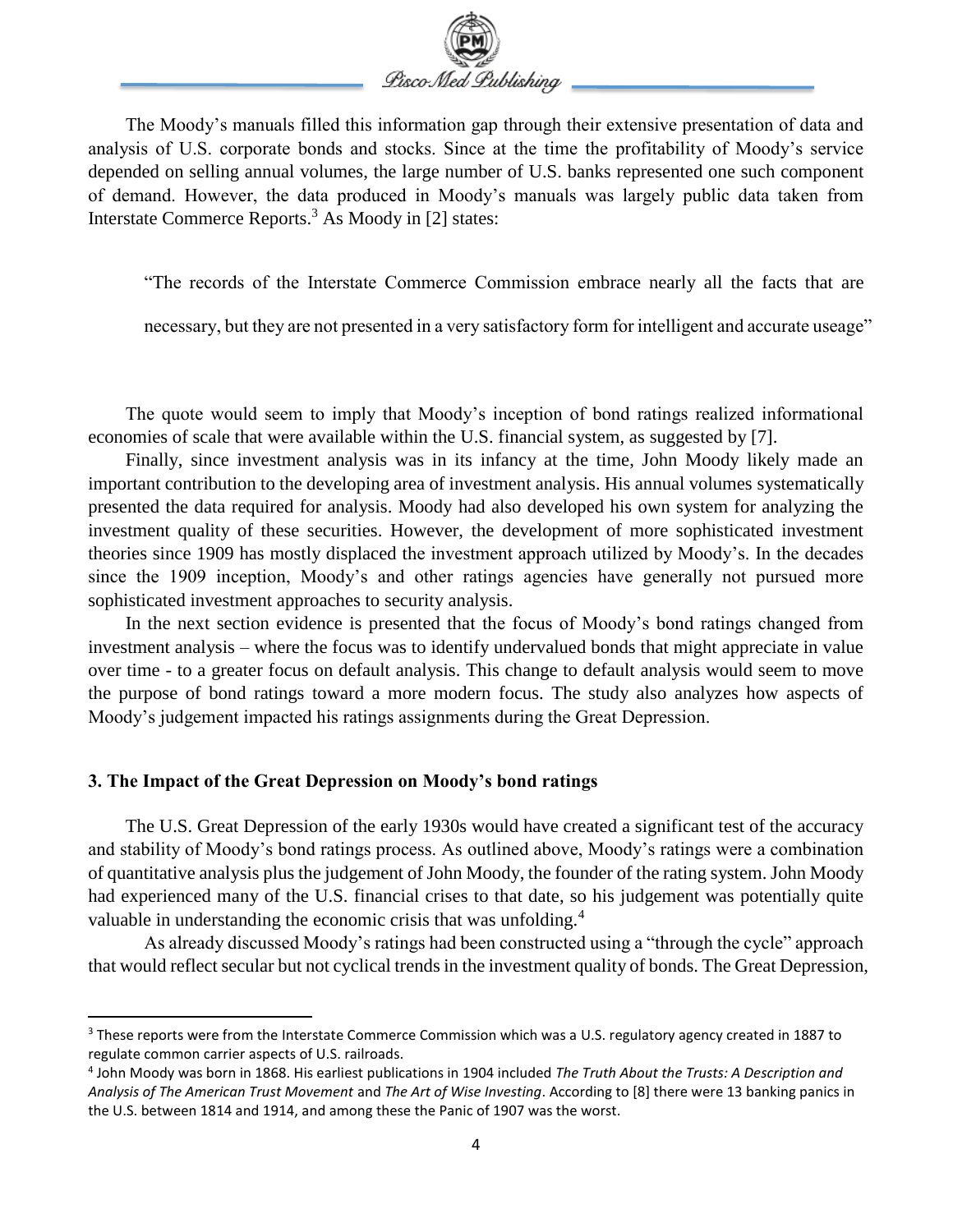

perhaps more than any previous economic crisis in U.S. history, would put that concept to a test. This issue is analyzed in [9].

As discussed above, Moody based his ratings on two factors: (1) the "security" factor, a type of interest coverage ratio and (2) the "salability" factor which reflected the liquidity of the bond issue. The analysis in [9] uses an ordinal regression approach to analyze the assignment of bond ratings. Since these two factors were readily available from the Moody's manual, the residuals from the ordinal regression analysis would then represent the judgement that Moody impounded into the ratings, along with these two statistical factors. The analysis covers the period: 1925-1933. By separating the ratings into structural and judgmental factors and estimating these separately for each year, the study analyzed how the weightings on systematic factors, and the influence of Moody's judgement, changed over this period.

The judgement that Moody embedded into his rating assignments was reflected in the distribution of the error terms from the ordinal regression analysis. If the mean of the residuals became increasing negative over time, then the impact of Moody's judgment would be to increasingly downgrade ratings as the Great Depression occurred. As well, if ratings errors became increasingly left skewed, then Moody's judgement was to downgrade low-rated securities more than higher-rated securities. Finally, an increase in the kurtosis of the residuals from the analysis might imply that judgement had tended to downgrade low-rated securities while upgrading high-rated securities. Therefore, examining the residuals from the ordinal regression analysis may yield insights into Moody's judgement, and how Moody's judgement was impacted by the deteriorating economic conditions of the Great Depression, as reflected in his ratings assignments.

The security and salability factors represent the "statistical" or quantitative part of the ratings model. The results in [9] show that the weightings on these two statistical factors changed over the study period: 1925-33. In particular, over the depression years 1931-33 the weight of the solvency variable increased, while the weight of the salability factor decreased. The statistical aspect of the ratings became increasingly focused on solvency, and thus on a default analysis of the securities. An additional implication is that as a result, rating stability had diminished and that ratings had become increasingly cyclical.

Thus the context of Moody's bond ratings appeared to have changed sharply during the Great Depression. The increased weighting on the solvency factor was in contrast to the through-the-cycle approach used previously to create ratings. Thus ratings increasingly took on a strong cyclical component. In addition, the focus of Moody's ratings changed from an investment analysis to a greater focus on default analysis.

Next analyzing the residuals from the statistical portion of the analysis, while the volatility, skewness and kurtosis of the residuals did not show much change over the sample period, there was a mean shift that occurred in Moody's judgement. Over the pre-depression years: 1925-1929 the impact of Moody's judgement tended to inflate the ratings relative to the statistical model results. Then during the depression years in 1931-33 the mean shift in judgement was towards lower ratings. Thus Moody's judgment was to inflate ratings pre-depression, and then to increasingly downgrade all securities in the depression years: 1931, 1932, and 1933, beyond what was indicated by the statistical model. This pattern would seem to mirror the movement of ratings surrounding the Great Recession, where critics have pointed out that ratings were inflated pre-crisis, and then downgraded rapidly during the crisis.

In addition, the lack of a significant change in residual volatility, skewness and kurtosis, imply respectively that (1) Moody believed that all bonds would be equally impacted by the Great Depression since the residual variance did not significantly increase, (2) that low rated bonds would not be more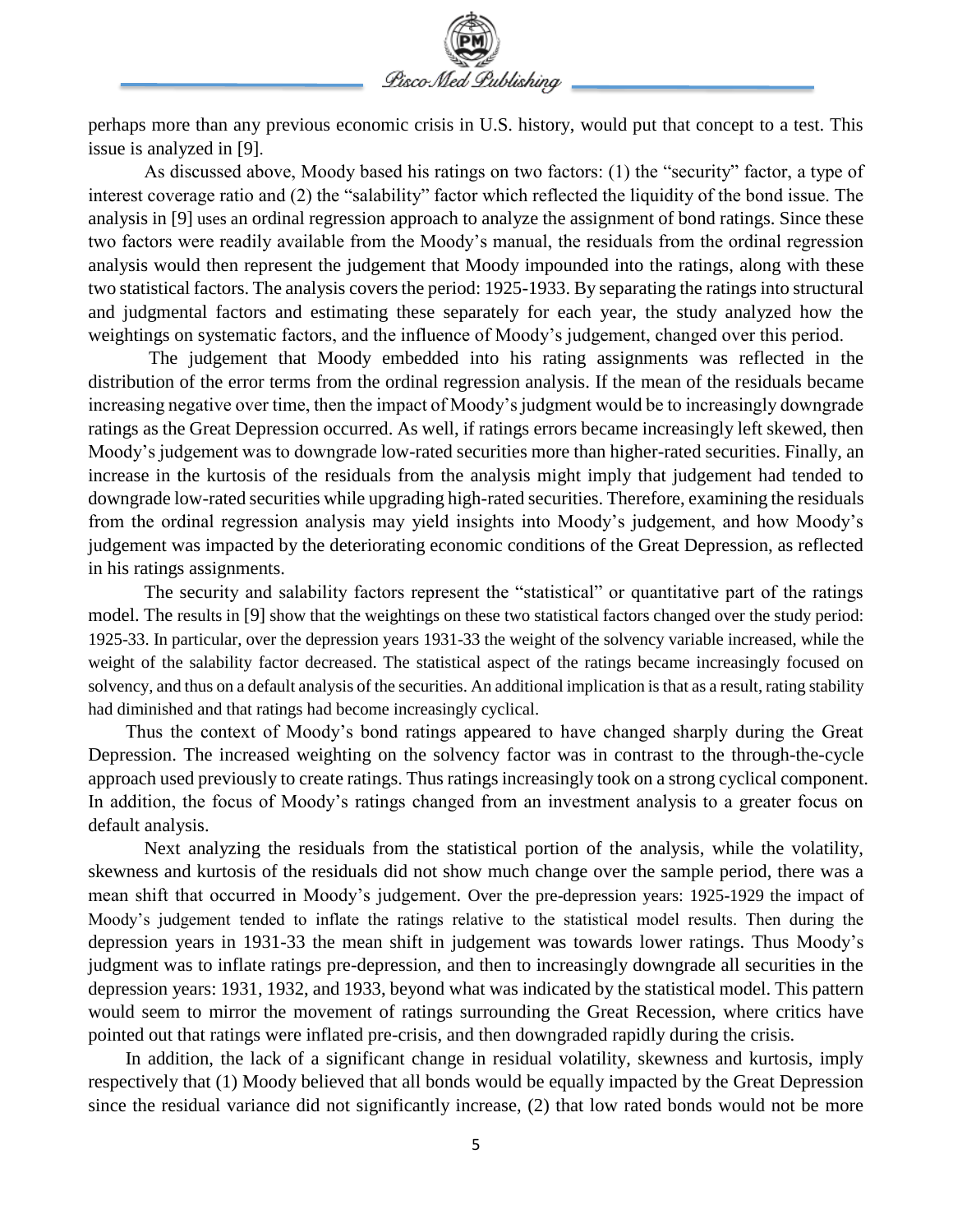

impacted than high-rated bonds and (3) that Moody did not anticipate "Black Swan" effects, which might result in the large down-grade or up-grade of securities.

The next section builds on the results discussed above that show a transition in the Moody's ratings process from investment analysis to a greater focus on default analysis. The next section discusses evidence from an analysis of the accuracy of Moody's bond ratings in correctly rank ordering the occurrence of default among rated railroad firms during the Great Depression.

# **4. Technology Then and Now**

As shown in [9] one apparent impact of the Great Depression on Moody's bond ratings was to make the ratings process more cyclical, with a greater focus on bond default analysis. In this case a relevant question becomes how well does Moody's bond ratings serve as a basis for default analysis? Moody's published manuals contained extensive amounts of data and analysis. As well, Moody was a leading financial observer of his time, with over 20 years of publishing the ratings by the time of the Great Depression.

In contrast, the technology of default analysis has advanced greatly since the founding of Moody's ratings, particularly with the development of option pricing theory, which gives a structural framework for default analysis. This approach uses the information contained in equity prices to model default risk. In contrast, this information may only imperfectly be reflected in bond credit spreads.<sup>5</sup> In [10] a structural modeling approach is used taken from [11] (hereafter VX), which builds on Merton's option pricing model to compute default measures. The structural approach models a firm's outstanding equity as a call option on its assets, with strike price given by the firm's outstanding debt level. If the firm's asset value declines to its debt value, the equity holders have the option to turn ownership of the firm over to the debt holders and suffer no further losses.

The inputs to the structural model include the firm's market equity value, its nominal debt level and its equity volatility. From these inputs a "distance-to-default" measure is calculated to yield the number of standard deviations from the current value of  $ln(V_A/X)$  to a value of zero (where insolvency occurs). The distance-to-default measure (DD) is given as follows

 $DD = [\ln(V_{A,t}/X_t) + (\mu - \frac{1}{2}\sigma_A^2)T]/(\sigma_A\sqrt{T})$ where V<sup>A</sup> is the firm's asset value,  $X_t$  is the book value of debt at time t that matures at time T;  $\mu$  is the mean asset return, estimated from daily observations on  $V_{A,t}$ ,

 $\sigma_A$  is the volatility of assets,

 $\overline{\phantom{a}}$ 

T is the timeframe of the default likelihood estimation, here taken to be one year.

and

 $5$  The research in [5] shows that bond yield spreads are unrelated to default risk but reflect the same risk factors that affect equity pricing.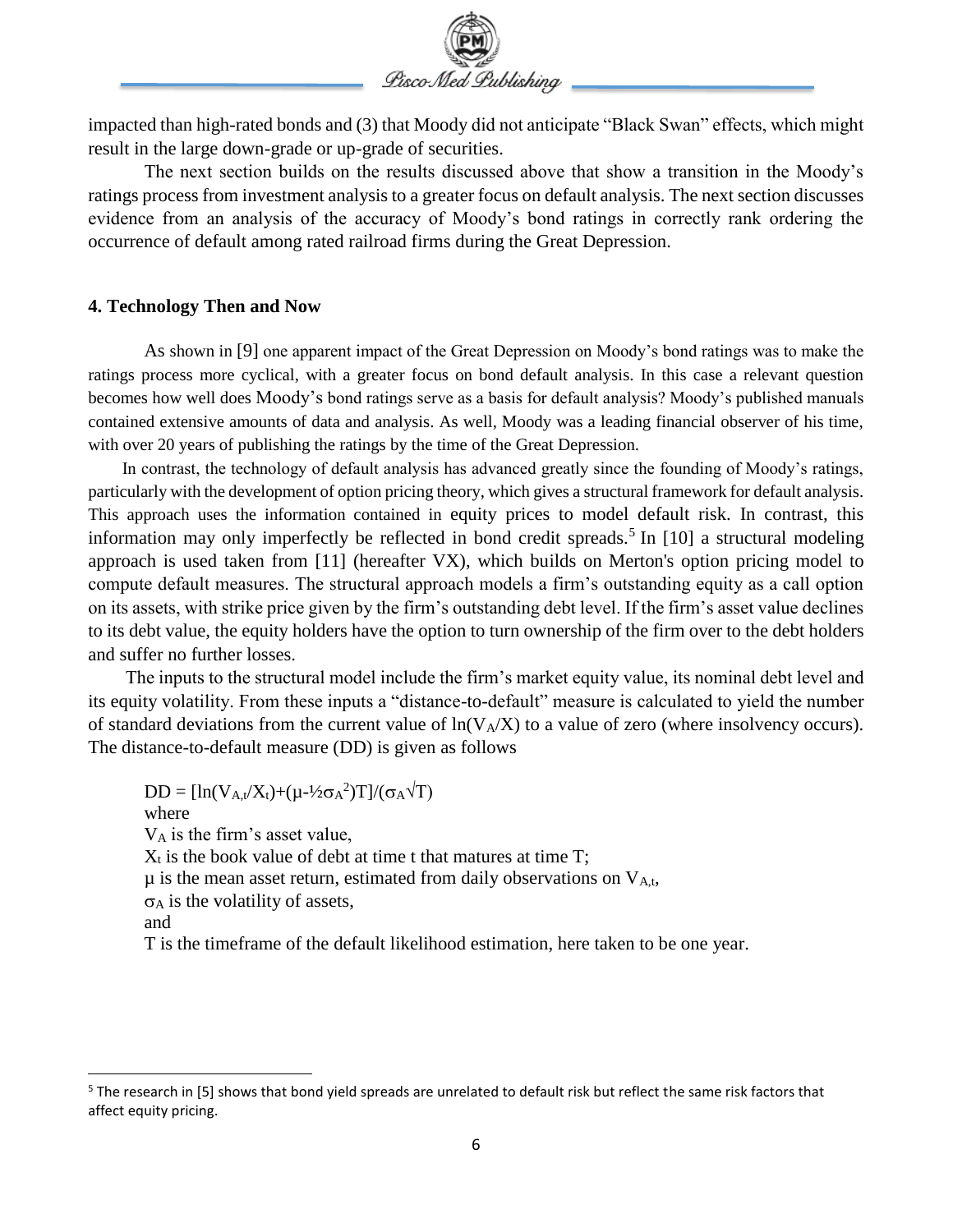

Note that the asset-to-debt ratio ( $V_A/X$ ) and asset volatility ( $\sigma_A$ ) are the inputs to the analysis. The asset-to-debt ratio reflects how leveraged the firm is. The asset volatility measures reflects how much the asset value can potentially move over time.

The research in [10] uses the Moody's accuracy ratio to compare the accuracy of the Moody's bond ratings and the VX structural approach in measuring bankruptcy risk in their sample of railroad firms during the Great Depression. The data sample for the analysis was taken from Moody's manuals and consisted of railroad firms with listed equity from the period, which firms were a traditional focus of bond ratings. Using the accuracy ratio, railroad firms are ranked ordered under each default measure from most-at-risk to least-at-risk. For the Moody's bond ratings this would be an ordering from lowest to highest ratings for the particular railroad. For the VX approach the ranking would be from smallest to largest distance-to-default.

Then along each rank ordering the cumulative number of failed firms to a particular ranking is recorded and divided by the total number of failed firms in the sample. This process continues up to the last observation, at which observation all the defaulted firms have been recorded. The result is a curve from 0 (before the first failure observation) to unity at the last failure observation. Ideally the curve would accumulate all the defaulted firms at the front end of the curve. One advantage of the accuracy ratio is that it considers the entire sample of firms, rather than simply the sample of failed firms.

Recall that Moody's ratings analysis was based on the enormous amount of data presented by Moody's, plus the expert judgement that Moody had gained over previous decades. In contrast, the structural default model is based solely on the distance-to-default measure. The empirical results of the analysis showed that despite the thousands of pages of analysis dedicated to the Moody's analysis, the option-pricing approach with its simpler inputs outperformed the Moody's ratings in rank ordering default probabilities.

The results suggest that the VX structural modeling approach generally accumulates actual failures at a faster rate (thus a better rank ordering) than the Moody's rating approach, and thus VX tends to dominate the Moody's approach. The VX approach accumulated failures at a 7.66% higher average rate, which was significantly different from zero at  $p=0.000$ .

## **5. Conclusions**

Moody's bond and stock ratings began their inception as an investment tool for the multitude of bankers and other investors that required information on U.S. investments. The rapid U.S. industrialization had provided a vast array of securities for investors to evaluate, which included the railroad securities which were the growth industry of the age. The ratings business started by John Moody filled this information gap by providing annual volumes that were filled with data and analysis. At the time the U.S. lacked a consolidated financial system, so dispersal of financial information was a valuable service.

However, over the past century the avenues for information dispersion have increased and investment analysis has become much more sophisticated. Has Moody's kept pace with these changes?

The research reviewed from [10] performed a comparison of Moody's bond ratings with a structural default analysis, representing relatively new technology that has developed out of option pricing theory. The study used data from the Great Depression period, when corporations were under a great deal of